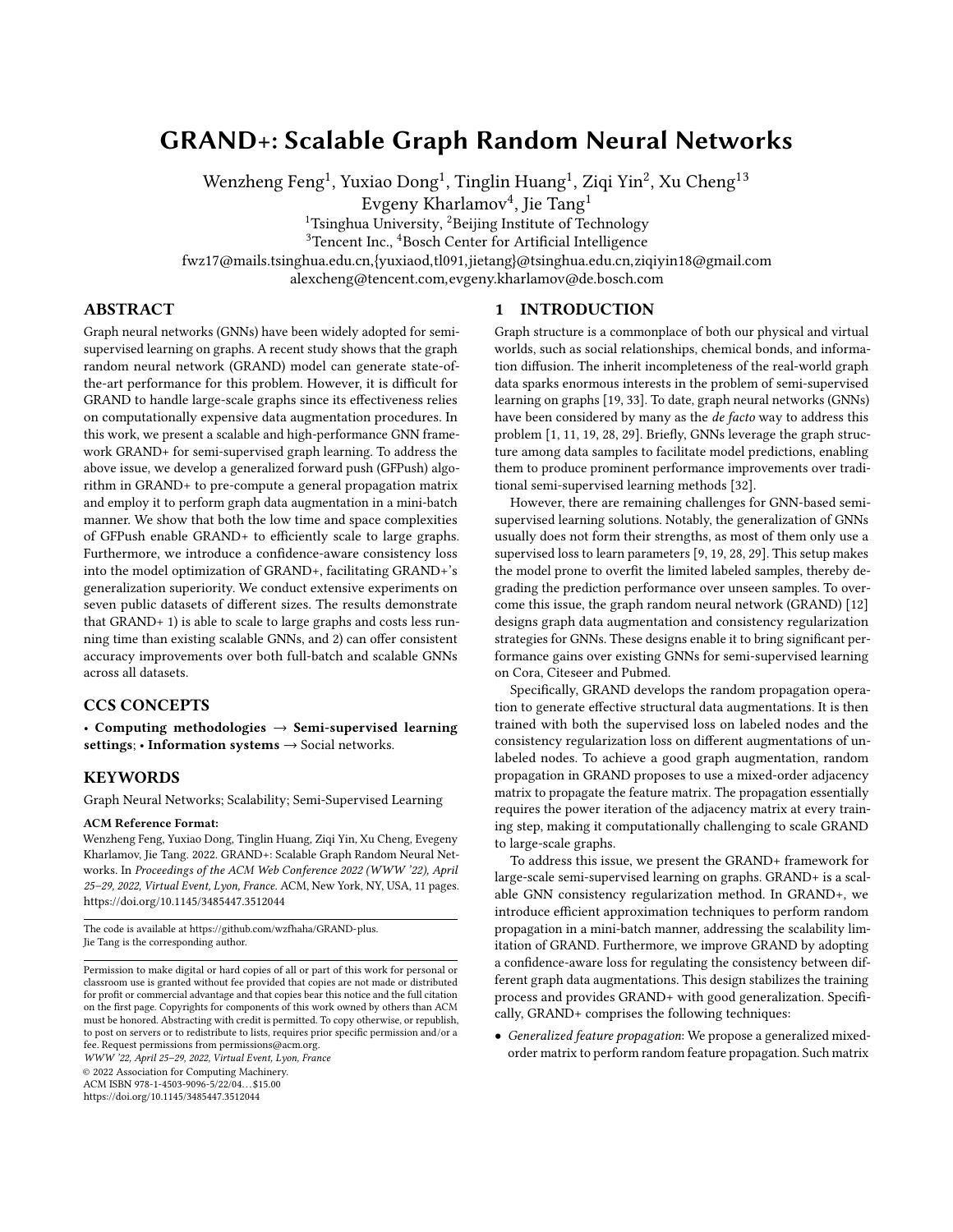offers a set of tunable weights to control the importance of different orders of neighborhoods and thus offers a flexible mechanism for dealing with complex real-world graphs.

- Efficient approximation: Inspired by recent matrix approximation based GNNs [5, 8], GRAND+ adopts an approximation method— Generalized Forward Push (GFPush)—to efficiently calculate the generalized propagation matrix. This enables GRAND+ to perform random propagation and model learning in a mini-batch manner, offering the model with significant scalability.
- Confidence-aware loss: We design a confidence-aware loss for the GRAND+ regularization framework. This helps filter out potential noises during the consistency training by ignoring highly uncertain unlabeled samples, thus improving the generalization performance of GRAND+.

We conduct comprehensive experiments on seven public graph datasets with different genres and scales to demonstrate the performance of GRAND+. Overall, GRAND+ yields the best classification results compared to ten GNN baselines on three benchmark datasets and surpasses five representative scalable GNNs on the other four relatively large datasets with efficiency benefits. For example, GRAND+ achieves a state-of-the-art accuracy of 85.0% on Pubmed. On MAG-Scholar-C with 12.4 million nodes, GRAND+ is about 10 fold faster than FastGCN and GraphSAINT, and offers a 4.9% accuracy gain over PPRGo—previously the fastest method on this dataset—with a comparable running time.

#### 2 SEMI-SUPERVISED GRAPH LEARNING

## 2.1 Problem

In graph-based semi-supervised learning, the data samples are organized as a graph  $G = (V, E)$ , where each node  $v \in V$  represents a data sample and  $E \in V \times V$  is a set of edges that denote the relationships between each pair of nodes. We use  $A \in \{0, 1\}^{|V| \times |V|}$  to represent G's adjacency matrix, with each element  $A(s, v) = 1$  indicating that there exists an edge between *s* and *v*, otherwise  $A(s, v) = 0$ . D is the diagonal degree matrix where  $D(s, s) = \int_a^b A(s, v) \cdot \mathbf{e} \cdot d\mathbf{s}$ used to denote the graph G with added self-loop connections. The corresponding adjacency matrix is  $\mathbf{\hat{R}} = \mathbf{A} + \mathbf{I}$  and the degree matrix is  $\mathbf{B} = \mathbf{D} + \mathbf{I}$ .

In this work, we focus on the classification problem, in which each sample *s* is associated with 1) a feature vector  $X_s \in X$  ∈  $R^{|V| \times d_f}$  and 2) a label vector  $Y_s \in Y \in \{0, 1\}^{|V| \times C}$  with C representing the number of classes. In the semi-supervised setting, only limited nodes  $L \in V$  have observed labels  $(0 < |L| \ll |V|)$ , and the labels of remaining nodes  $U = V - L$  are unseen. The objective of semi-supervised graph learning is to infer the missing labels  $Y_U$ for unlabeled nodes  $U$  based on graph structure  $G$ , node features **X**, and the observed labels  $Y_L^1$ .

#### 2.2 Related Work

Graph neural networks (GNNs) have been widely adopted for addressing the semi-supervised graph learning problem. In this part, we review the progress of GNNs with an emphasis on their largescale solutions to semi-supervised graph learning.

Graph Convolutional Network. The graph convolutional network (GCN) [19] generalizes the convolution operation into graphs. Specifically, the  $l$ -th GCN layer is defined as:

$$
\mathbf{H}^{(l+1)} = \sigma(\hat{\mathbf{A}}\mathbf{H}^{(l)}\mathbf{W}^{(l)}),\tag{1}
$$

where  $H^{(l)}$  denotes the hidden node representations of the *l*-th layer with  $H^{(0)} = X$ ,  $\hat{A} = \mathbf{B}^{-\frac{1}{2}} \mathbf{A} \mathbf{B}^{-\frac{1}{2}}$  is the symmetric normalized adjacency matrix of  $\mathbf{E}$ ,  $\mathbf{W}^{(l)}$  denotes the weight matrix of the *l*th layer, and  $\sigma(\cdot)$  denotes the activation function. In practice, this graph convolution procedure would be repeated multiple times, and the final representations are usually fed into a logistic regression layer for classification.

Simplified Graph Convolution. By taking a closer look at Equation 1, we can observe that graph convolution consists of two operations: feature propagation  $\widetilde{AH}^{(l)}$  and non-linear transformation  $\sigma(\cdot)$ . Wu et al. [29] simplify this procedure by removing the non-linear transformations in hidden layers. The resulting simplified graph convolution (SGC) is formulated as:

$$
\hat{\mathbf{Y}} = \text{softmax}(\hat{\mathbf{A}}^N \mathbf{X} \mathbf{W}),\tag{2}
$$

where  $\hat{A}^N X$  is considered as a simplified N-layer graph convolutions on X, W refers to the learnable weight matrix for classification, and  $\hat{Y}$  denotes the model's predictions.

GNNs with Mixed-Order Propagation. As pointed by Li et al. [23],  $\hat{A}^{N}X$  will converge to a fix point as N increases according to the Markov chain convergence theorem, namely, the oversmoothing issue. To address it, a typical kind of methods [5, 20, 21] suggest to use a more complex mixed-order matrix for feature propagation. For example, APPNP [20] adopts the truncated personalized PageRank (ppr) matrix  $\Pi_{sym}^{per} = \frac{N}{n=0} \alpha (1-\alpha)^n \hat{A}^n$ , where the hyperparameter  $\alpha \in (0,1]$  denotes the teleport probability, allowing the model to preserve the local information even when  $N\rightarrow +\infty.$ 

Scalable GNNs. Broadly, there are three categories of methods proposed for making GNNs scalable: 1) The node sampling methods employ sampling strategies to speed up the recursive feature aggregation procedure. The representative methods include Graph-SAGE [14], FastGCN [7], and LADIES [34]; 2) The graph partition methods attempt to divide the original large graph into several small sub-graphs and run GNNs on sub-graphs. This category consists of Cluster-GCN [10] and GraphSAINT [31]; 3) The matrix approximation methods follow the design of SGC [29] to decouple feature propagation and non-linear transformation, and to utilize some approximation methods to accelerate feature propagation. The proposed GRAND+ framework is highly related to matrix approximation based methods such as PPRGo [5] and GBP [8]. We will analyze their differences in Section 3.6.

#### 3 THE GRAND+ FRAMEWORK

In this section, we briefly review the graph random neural network (GRAND) and present its scalable solution GRAND+ for large-scale semi-supervised graph learning.

#### 3.1 The Graph Random Neural Network

Recently, Feng et al. [12] introduce the graph neural neural network (GRAND) for semi-supervised node classification. GRAND is a GNN

<sup>&</sup>lt;sup>1</sup>For a matrix  $M \in \mathsf{R}^{a \times b}$ , we use  $M_i \in \mathsf{R}^{b}$  to denote its *i*-th row vector and let  $M(i, j)$  represent the element of the *i*-th row and the *j*-th column.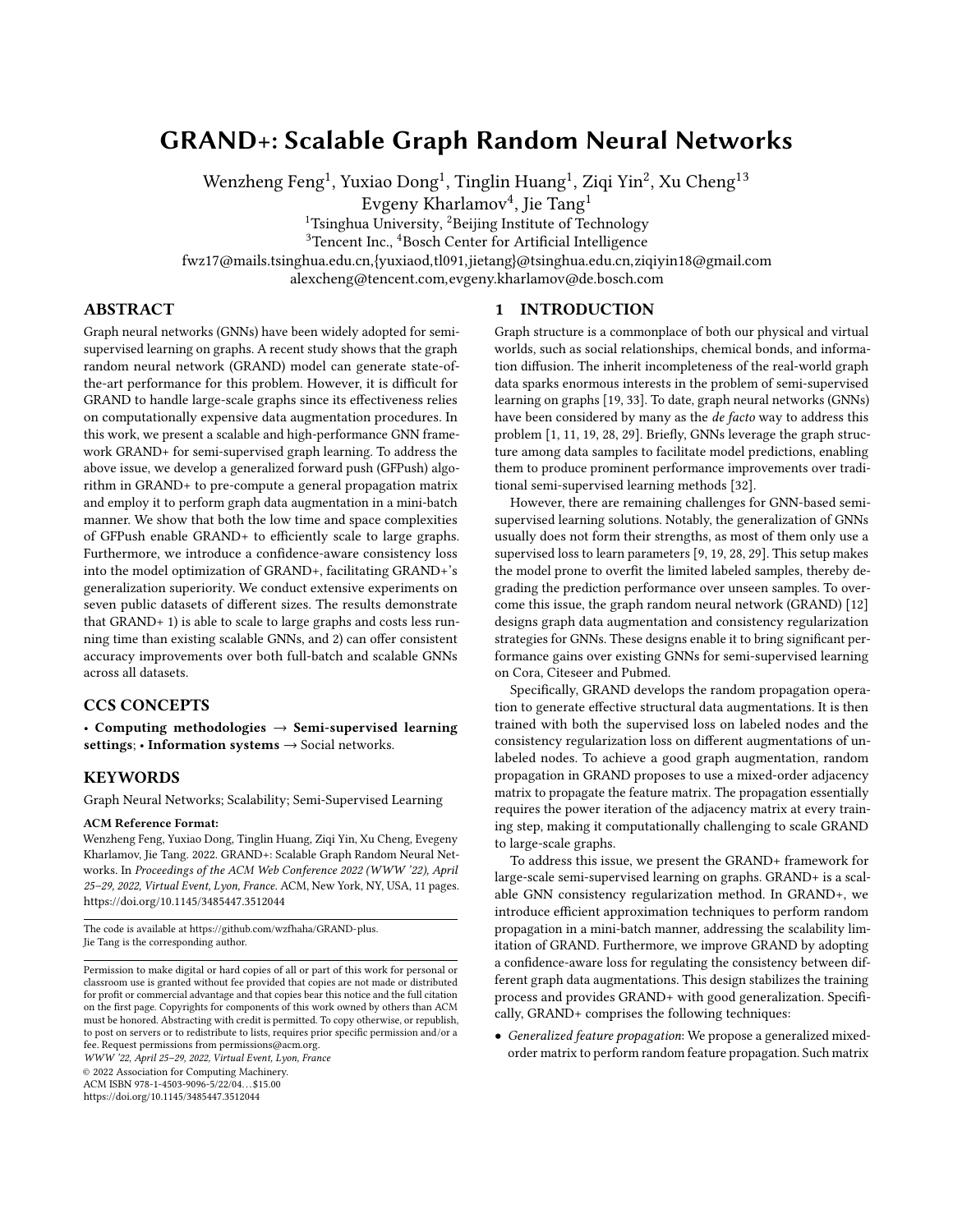

Figure 1: Illustration of GRAND+. (a) GRAND+ adopts Generalized Forward Push (GFPush) and Top-k sparsification to approximate the corresponding rows of propagation matrix Π for nodes in  $L \cup U'$ . (b) The obtained sparsified row approximations are then used to perform mini-batch random propagation to generate augmentations for nodes in the batch. (c) Finally, the calculated feature augmentations are fed into an MLP to conduct confidence-aware consistency training, which employs both supervised loss  $\mathcal{L}_{\text{sup}}$  and confidence-aware consistency loss  $\mathcal{L}_{con}$  for model optimization.

consistency regularization framework that optimizes the prediction consistency of unlabeled nodes in different augmentations.

Specifically, it designs random propagation—a mixed-order propagation strategy—to achieve graph data augmentations. First, the node features X are randomly dropped with DropNode—a variant of dropout. Then the resultant corrupted feature matrix is propagated over the graph with a mixed-order matrix. Instead of the PPR matrix, GRAND uses an average pooling matrix  $\Pi_{sym}^{\text{avg}} = \prod_{n=0}^{N} \hat{A}^n/(N+1)$ for propagation. Formally, the random propagation strategy is formulated as:

$$
\overline{\mathbf{X}} = \Pi_{\text{sym}}^{\text{avg}} \cdot \text{diag}(\mathbf{z}) \cdot \mathbf{X}, \quad \mathbf{z}_i \sim \text{Bernoulli}(1 - \delta), \tag{3}
$$

where  $\mathbf{z} \in \{0,1\}^{|V|}$  denotes the random DropNode masks drawn from Bernoulli(1 –  $\delta$ ), and  $\delta$  represents DropNode probability. In doing so, the dropped information of each node is compensated by its neighborhoods. Under the homophily assumption of graph data, the resulting matrix  $\overline{X}$  can be seen as an effective data augmentation of the original feature matrix X. Owing to the randomness of DropNode, this method can in theory generate exponentially many augmentations for each node.

In each training step of GRAND, the random propagation procedure is performed for  $M$  times, leading to  $M$  augmented feature matrices  $\{ \overline{X}^{(m)} | 1 \leq m \leq M \}$ . Then all the augmented feature matrices are fed into an MLP to get *M* predictions. During optimization, GRAND is trained with both the standard classification loss on labeled data and an additional consistency regularization loss [4] on the unlabeled node set  $U$ , that is,

$$
\frac{1}{M \cdot |U|} \sum_{s \in U} \widetilde{\bullet} \sum_{m=1}^{\infty} \hat{Y}_s^{(m)} - \overline{Y}_s \frac{z}{z}, \quad \overline{Y}_s = \sum_{m=1}^{\infty} \frac{1}{M} \hat{Y}_s^{(m)},
$$
(4)

where  $\hat{\mathbf{Y}}^{(m)}_{\mathrm{s}}$  is MLP's prediction probability for node  $\mathrm{s}$  when using  $\overline{X}_{s}^{(m)}$  as input. The consistency loss provides an additional regularization effect by enforcing the neural network to give similar predictions for different augmentations of unlabeled data. With random propagation and consistency regularization, GRAND achieves better generalization capability over conventional GNNs [12].

Scalability of GRAND. In practice, the  $n$ -th power of the adjacency matrix  $\hat{A}^n$  is computationally infeasible when *n* is large [25]. To avoid this issue, GRAND adopts the power iteration to directly calculate the entire augmented feature matrix  $\overline{X}$  (in Equation 3), i.e., iteratively calculating and summing up the product of  $\hat{A}$  and  $\hat{A}^n \cdot diag(z) \cdot X$  for  $0 \le n \le N$ . This procedure is implemented with the sparse-dense matrix multiplication and has a linear time complexity of  $O(|V| + |E|)$ . However, it needs to be performed for  $M$  times at every training step to generate different feature augmentations. Thus the total complexity of  $T$  training steps becomes  $O(T \cdot M \cdot (|V| + |E|))$ , which is prohibitively expensive when dealing with large graphs.

#### 3.2 Overview of GRAND+

We present GRAND+ to achieve both scalability and accuracy for graph based semi-supervised learning. It follows the general consistency regularization principle of GRAND and comprises techniques to make it scalable to large graphs while maintaining GRAND's flexibility and generalization capability.

Briefly, instead of propagating features with power iteration, we develop an efficient approximation algorithm—generalized forward push (GFPush)—in GRAND+ to pre-compute the required row vectors of propagation matrix and perform random propagation in a mini-batch manner. The time complexity of this procedure is controlled by a predefined hyperparameter, avoiding the scalability limitation faced by GRAND. Furthermore, GRAND+ adopts a new confidence-aware loss for consistency regularization, which makes the training process more stable and leads to better generalization performance than GRAND.

Propagation Matrix. In GRAND+, we propose the following generalized mixed-order matrix for feature propagation:

$$
\Pi = \bigotimes_{n=0}^{\infty} w_n \cdot P^n, \quad P = \mathbf{B}^{-1} \mathbf{R}, \tag{5}
$$

where  $\mathbb{F}_n$  $N_{n=0}$   $w_n = 1$  and  $w_n \geq 0$ , **P** is the row-normalized adjacency matrix. Different from the propagation matrices used in GRAND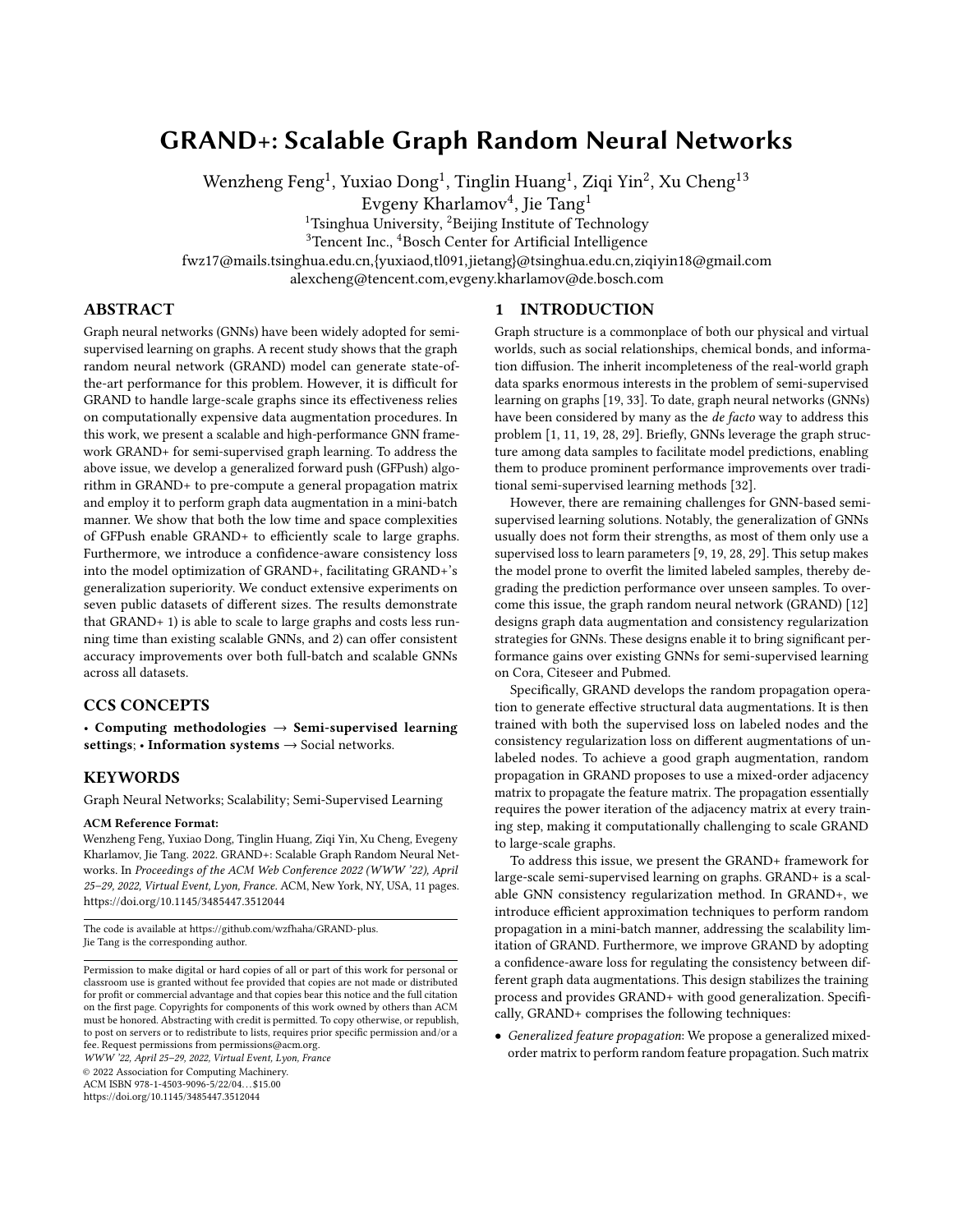and other GNNs, the form of Π adopts a set of tunable weights  $\{w_n | 0 \le n \le N\}$  to fuse different orders of adjacency matrices. By adjusting  $w_n$ , GRAND+ can flexibly manipulate the importance of different orders of neighborhoods to suit the diverse graphs of distinct structural properties in the real world.

Training Pipeline. To achieve fast training, GRAND+ abandons the power iteration method which directly calculates the entire augmented feature matrix  $\overline{X}$ , and instead computes each augmented feature vector separately for each node. Ideally, the augmented feature vector  $\overline{X}_s$  of node s is calculated by:

$$
\overline{\mathbf{X}}_{\mathcal{S}} = \sum_{v \in \mathcal{N}_{\mathcal{S}}^{\mathcal{T}}} \mathbf{z}_v \cdot \Pi(s, v) \cdot \mathbf{X}_v, \quad \mathbf{z}_v \sim \text{Bernoulli}(1 - \delta). \tag{6}
$$

Here we use  $\Pi_s$  to denote the row vector of  $\Pi$  corresponding to node s,  $N_s^{\pi}$  is used to represent the indices of non-zero elements of  $\Pi_s$ ,  $\Pi(s, v)$  denotes the *v*-th element of  $\Pi_s$ . This paradigm allows us to generate augmented features for only a batch of nodes in each training step, and thus enables us to use efficient mini-batch gradient descent for optimization.

However, it is difficult to calculate the exact form of  $\Pi_s$  in practice. To address this problem, we develop several efficient methods to approximate  $\Pi_s$  in GRAND+. The approximation procedure consists of two stages. In the first stage, we propose an efficient method Generalized Forward Push (GFPush) to compute an error-bounded approximation  $\mathbf{H}_s$  for the row vector  $\Pi_s$ . In the second stage, we adopt a top- $k$  sparsification strategy to truncate  $\bar{\mathbf{H}}_s$  to only contain the top  $k$  largest elements. The obtained sparsified row approximation  $\mathbf{\hat{H}}_s^{(k)}$  is used to calculate  $\overline{X}_s$  as a substitute of  $\Pi_s$  (Eq. 6). For efficiency, it is required to pre-compute the corresponding row approximations for all nodes used in training. In addition to labeled nodes, GRAND+ also requires unlabeled nodes to perform consistency regularization during training. To further improve efficiency, instead of using the full set of  $U$ , GRAND+ samples a smaller subset of unlabeled nodes  $U' \subseteq U$  for consistency regularization. As illustrated in Figure 1, the training pipeline of GRAND+ consists of three steps:

- Sub-matrix approximation. We obtain a sparsified row approximation  $\Pi_s^{(k)}$  for each node  $s \in L \cup U'$  through GFPush and top- $k$  sparsification. The resultant sparsified sub-matrix is used to support random propagation.
- Mini-batch random propagation. At each training step, we sample a batch of nodes from  $\tilde{L} \cup U'$  and generate multiple augmentations for each node in the batch with the approximated row vector.
- Confidence-aware consistency training. We feed the augmented features into an MLP to get corresponding predictions and optimize the model with both supervised loss and confidence-aware consistency loss.

#### 3.3 Sub-Matrix Approximation

Generalized Forward Push (GFPush). It can be observed that the row-normalized adjacency matrix **P** =  $\mathbf{B}^{-1}\mathbf{R}$  is also the reverse random walk transition probability matrix [8] on  $\mathbf{\mathfrak{S}}$ , where row vector  $P_s$  denotes random walk transition probabilities starting from node s. Based on this fact, we propose an efficient algorithm called Generalized Forward Push (GFPush) to approximate row vector  $\Pi_s = \prod_{n=0}^{N} w_n P_s^n$  with a bounded error. GFPush is inspired by the Forward Push [2] algorithm for approximating personalized PageRank vector, while has much higher flexibility with the ability to approximate the generalized mixed-order matrix Π. The core idea of GFPush is to simulate an  $N$ -step random walk probability diffusion process from s with a series of pruning operations for acceleration. To achieve that, we should maintain a pair of vectors at each step  $n$   $(0 \le n \le N)$ : 1) Reserve vector  $\mathbf{q}^{(n)} \in \mathsf{R}^{|V|}$ , denoting the probability masses reserved at step *n*; 2) Residue vector  $\mathbf{r}^{(n)} \in \mathbb{R}^{|V|}$ , representing the probability masses to be diffused beyond step  $n$ .

Algorithm 1 shows the pseudo-code of GFPush. At beginning,  $\mathbf{r}^{(0)}$  and  $\mathbf{q}^{(0)}$  are both initialized as the indicator vector  $\mathbf{e}^{(s)}$  where  ${\bf e}_s^{(s)} = 1$  and  ${\bf e}_v^{(s)} = 0$  for  $v < s$ , meaning the random walk starts from s with the probability mass of 1. Other reserve and residue vectors (i.e.,  $\mathbf{r}^{(n)}$  and  $\mathbf{q}^{(n)}$ ,  $1 \le n \le N$ ) are set to  $\vec{0}$ . Then the algorithm iteratively updates reserve and residue vectors with  $N$  steps. In the  $n$ -th iteration, the algorithm conducts a *push* operation (Line 5–9 of algorithm 1) for node v which satisfies  $\mathbf{r}_v^{(n-1)} > \mathbf{d}_v \cdot r_{max}$ . Here  $d_{v} = \mathbf{B}(v, v)$  represents the degree of  $v, r_{max}$  is a predefined threshold. In the push operation, the residue  $\mathbf{r}_v^{(n-1)}$  of  $\mathbf{v}$  is evenly distributed to its neighbors, and the results are stored into the  $n$ -th residue vector  $\mathbf{r}^{(n)}$ . Meanwhile, the reserve vector  $\mathbf{q}^{(n)}$  is also updated to be identical with  $\mathbf{r}^{(n)}$ . After finishing the push operation on v, we reset  $\mathbf{r}_v^{(n-1)}$  to 0 to avoid duplicate updates.

To gain more intuition of this procedure, we could observe that  $\mathbf{r}_v^{(n-1)}/\mathbf{d}_v$  is the conditional probability that a random walk moves from  $v$  to a neighboring node  $u$ , conditioned on it reaching  $v$  with probability  $\mathbf{r}_v^{(n-1)}$  at the previous step. Thus each push operation on  $v$  can be seen as a one-step random walk probability diffusion process from  $v$  to its neighborhoods. To ensure efficiency, GFPush only conducts push operations for node  $v$  whose residue value is greater than  $d_v \cdot r_{max}$ . Thus when the *n*-th iteration is finished,  $q^{(n)}$ can be seen as an approximation of the *n*-step random walk transition vector  $P_s^n$ . And  $\hat{\mathbf{H}}_s = \sum_{n=0}^{N} w_n \mathbf{q}^{(n)}$  is accordingly considered as the approximation of  $\Pi_s$  as returned by the algorithm.

Theoretical Analysis. We have the following theorem about the bounds of time complexity, memory complexity, and approximation error of GFPush.

THEOREM 1. Algorithm 1 has  $O(N/r_{max})$  time complexity and  $O(N/r_{max})$  memory complexity, and returns  $\mathbf{\hat{H}}_s$  as an approximation of  $\Pi_s$  with the  $L_1$  error bound:  $\|\Pi_s - \mathbf{F}_s\|_1 \leq N \cdot (2|E| + |V|) \cdot r_{max}$ .

PROOF. See Appendix A.2.

Theorem 1 suggests that the approximation precision and running cost of GFPush are negatively correlated with  $r_{max}$ . In practice, we could use  $r_{max}$  to control the trade-off between efficiency and approximation precision.

Top- $k$  Sparsification. To further reduce training cost, we perform top- $k$  sparsification for  $\mathbf{\hat{H}}_s$ . In this procedure, only the top- $k$  largest elements of  $\mathbf{\hat{H}}_s$  are preserved and other entries are set to 0. Hence the resultant sparsified transition vector  $\mathbf{\hat{H}}_s^{(k)}$  has at most k nonzero elements. In this way, the model only considers the  $k$  most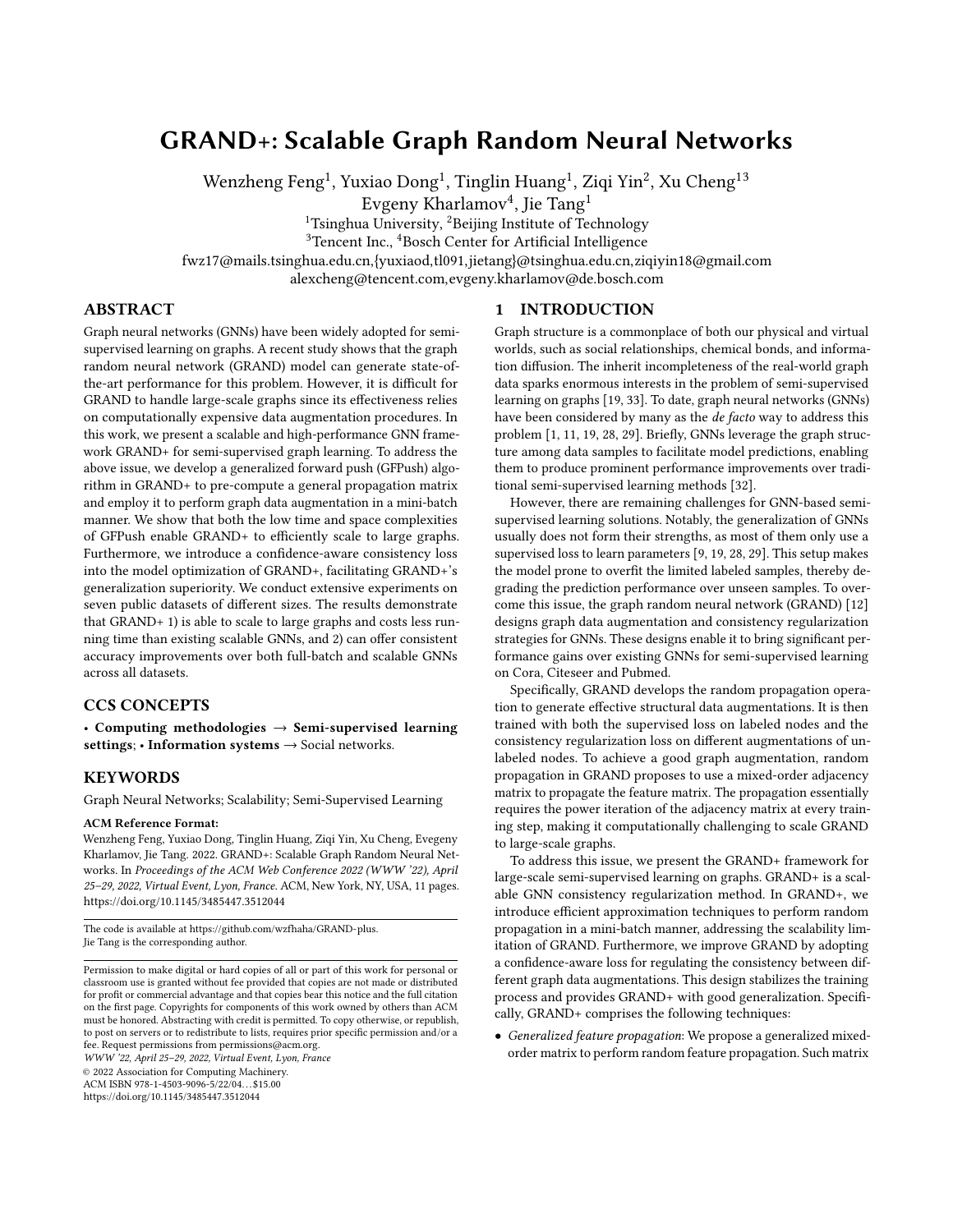#### Algorithm 1: GFPush

```
Input : Self-loop augmented graph \bigoplus, propagation step N, node s,
                    threshold r_{max}, weight coefficients w_n, 0 \le n \le N.
    Output : An approximation \mathbf{\hat{H}}_s of transition vector \Pi_s of node s.
 1 \mathbf{r}^{(n)} \leftarrow \vec{0} for n = 1, ..., N; \mathbf{r}^{(0)} \leftarrow \mathbf{e}^{(s)} \ (\mathbf{e}_s^{(s)} = 1, \mathbf{e}_v^{(s)} = 0 \text{ for } v < s).q^{(n)} \leftarrow \vec{0} for n = 1, ..., N; q^{(0)} \leftarrow e^{(s)}.
 3 for n = 1 : N do
  4 while there exists node v with \mathbf{r}_v^{(n-1)} > \mathbf{d}_v \cdot r_{max} do
 4 while there exists node v<br>5 for each u \in N_v do
                       /* N_v is the neighborhood set of v in graph \bigoplus. */
  6 r_u^{(n)} \leftarrow r_u^{(n)} + r_v^{(n-1)}/d_v\mathbf{q}_u^{(n)} \leftarrow \mathbf{r}_u^{(n)}.8 end
  9 \mathbf{r}_v^{(n-1)} \leftarrow 0./* Perform a push operation on v. * */
10 end
11 end
12 \mathbf{R}_s \leftarrow\blacksquare N<br>N_{n=0} w_n \cdot q^{(n)}.
13 return \mathbf{\hat{H}}_{s}.
```
important neighborhoods for each node in random propagation, which is still expected to be effective based on the clustering assumption [6]. Similar technique was also adopted by PPRGo [5]. We will empirically examine the effects of  $k$  in Section 4.5.

Parallelization. In GRAND+, we need to approximate row vectors for all nodes in  $L \cup U'$ . It could be easily checked that different row approximations are calculated independently with each other in GFPush. Thus we can launch multiple workers to approximate multiple vectors simultaneously. This procedure is implemented with multi-thread programming in our implementation.

#### 3.4 Mini-Batch Random Propagation

 $GRAND+$  adopts the sparsified row approximations of  $\Pi$  to perform random propagation in a mini-batch manner. Specifically, at the  $t$ -th training step, we randomly sample a batch of labeled nodes  $L_t$  from L, and a batch of unlabeled nodes  $U_t$  from U'. Then we calculate augmented feature vector  $\overline{X}_s$  for node  $s \in L_t \cup U_t$  by:

$$
\overline{\mathbf{X}}_s = \mathbf{Z}_v \cdot \mathbf{A}^{(k)}(s, v) \cdot \mathbf{X}_v, \quad \mathbf{z}_v \sim \text{Bernoulli}(1 - \delta), \tag{7}
$$

where  $N_s^{(k)}$  denotes the non-zero indices of  $\mathbf{F}_s^{(k)}$ ,  $X_v \in \mathbb{R}^{d_f}$  is feature vector of node  $v$ . At each training step, we generate  $M$ augmented feature vectors  $\{\overline{X}_{s}^{(m)} | 1 \leq m \leq M\}$  by repeating this procedure for M times. Let  $b = |L_t| + |U_t|$  denote the batch size. Then the time complexity of each batch is bounded by  $O(k \cdot b \cdot d_f)$ .

Random Propagation for Learnable Representations. In Equation 7, the augmented feature vector  $\overline{X}_s$  is calculated with raw features X. However, in some real applications (e.g., image or text classification), the dimension of X might be extremely large, which will incur a huge cost for calculation. To mitigate this issue, we can employ a linear layer to transform each  $X_v$  to a low-dimensional hidden representation  $H_v \in \mathbb{R}^{d_h}$  firstly, and then perform random propagation with H:

$$
\overline{\mathbf{X}}_s = \mathbf{Z}_{\mathbf{z}_v + \mathbf{R}^{(k)}(s, v) \cdot \mathbf{H}_v, \quad \mathbf{H}_v = \mathbf{X}_v \cdot \mathbf{W}^{(0)},
$$
(8)

where  $\mathbf{W}^{(0)} \in \mathbb{R}^{d_f \times d_h}$  denotes learnable transformation matrix. In this way, the computational complexity of this procedure is reduced to  $O(k \cdot b \cdot d_h)$ , where  $d_h \ll d_f$  denotes the dimension of  $H_v$ .

**Prediction.** During training, the augmented feature vector  $\overline{\mathbf{X}}_{\mathbf{s}}^{(m)}$ is fed into an MLP model to get the corresponding outputs:

$$
\hat{\mathbf{Y}}_{s}^{(m)} = \text{MLP}(\overline{\mathbf{X}}_{s}^{(m)}, \Theta),\tag{9}
$$

where  $\hat{\mathbf{Y}}^{(m)}_{s} \in [0, 1]^C$  denotes the prediction probabilities of  $s$ .  $\Theta$ represents MLP's parameters.

#### 3.5 Confidence-Aware Consistency Training

GRAND+ adopts both supervised classification loss and consistency regularization loss to optimize model parameters during training. The supervised loss is defined as the average cross-entropy over multiple augmentations of labeled nodes:

$$
\mathcal{L}_{sup} = -\frac{1}{|L_t| \cdot M} \sum_{s \in L_t} \sum_{m=1}^{\infty} Y_s \cdot \log(\hat{Y}_s^{(m)}).
$$
 (10)

Confidence-Aware Consistency Loss. Inspired by recent advances in semi-supervised learning [4], GRAND adopts an additional consistency loss to optimize the prediction consistency of multiple augmentations of unlabeled data, which is shown to be effective in improving generalization capability. GRAND+ also follows this idea, while adopts a new confidence-aware consistency loss to further improve effectiveness.

Specifically, for node  $s \in U_t$ , we first calculate the distribution center by taking the average of its  $M$  prediction probabilities, i.e.,  $\overline{Y}_s$  =  $\bigcup_{m=1}^{M} \hat{Y}_s^{(m)}/M$ . Then we apply sharpening [17] trick over  $\overline{Y}_s$  to "guess" a pseudo label  $\bigcirc$  for node s. Formally, the guessed probability on the  $j$ -th class of node  $s$  is obtained via:

$$
\mathbf{\mathbf{\hat{F}}}(s,j) = \overline{Y}(s,j)^{\frac{1}{\tau}} / \sum_{c=0}^{\infty} \overline{Y}(s,c)^{\frac{1}{\tau}},
$$
\n(11)

where  $0 < \tau \leq 1$  is a hyperparameter to control the sharpness of the guessed pseudo label. As  $\tau$  decreases,  $\mathbf{\mathbf{\Phi}}_s$  is enforced to become sharper and converges to a one-hot distribution eventually. Then the confidence-aware consistency loss on unlabeled node batch  $U_t$ is defined as:

$$
\mathcal{L}_{con} = \frac{1}{|U_t| \cdot M} \sum_{s \in U_t}^{\bullet} |(\max(\overline{Y}_s) \ge \gamma) \sum_{m=1}^{\bullet} \mathcal{D}(\mathbf{P}_s, \hat{Y}_s^{(m)}), \qquad (12)
$$

where  $I(max(\overline{Y}_s) \geq \gamma)$  is an indicator function which outputs 1 if max( $\overline{Y}_s$ )  $\geq \gamma$  holds, and outputs 0 otherwise.  $0 \leq \gamma < 1$ is a predefined threshold.  $\mathcal{D}(p,q)$  is a distance function which measures the distribution discrepancy between  $p$  and  $q$ . Here we mainly consider two options for  $D: L_2$  distance and KL divergence.

Compared with the consistency loss used in GRAND (Cf. Equation 4), the biggest advantage of  $\mathcal{L}_{con}$  is that it only considers "highly confident" unlabeled nodes determined by threshold  $\tau$  in optimization. This mechanism could reduce the potential training noise by filtering out uncertain pseudo-labels, further improving model's performance in practice. Combining  $\mathcal{L}_{con}$  and  $\mathcal{L}_{sup}$ , the final loss for model optimization is defined as:

$$
\mathcal{L} = \mathcal{L}_{\text{sup}} + \lambda(t) \mathcal{L}_{con},
$$
\n(13)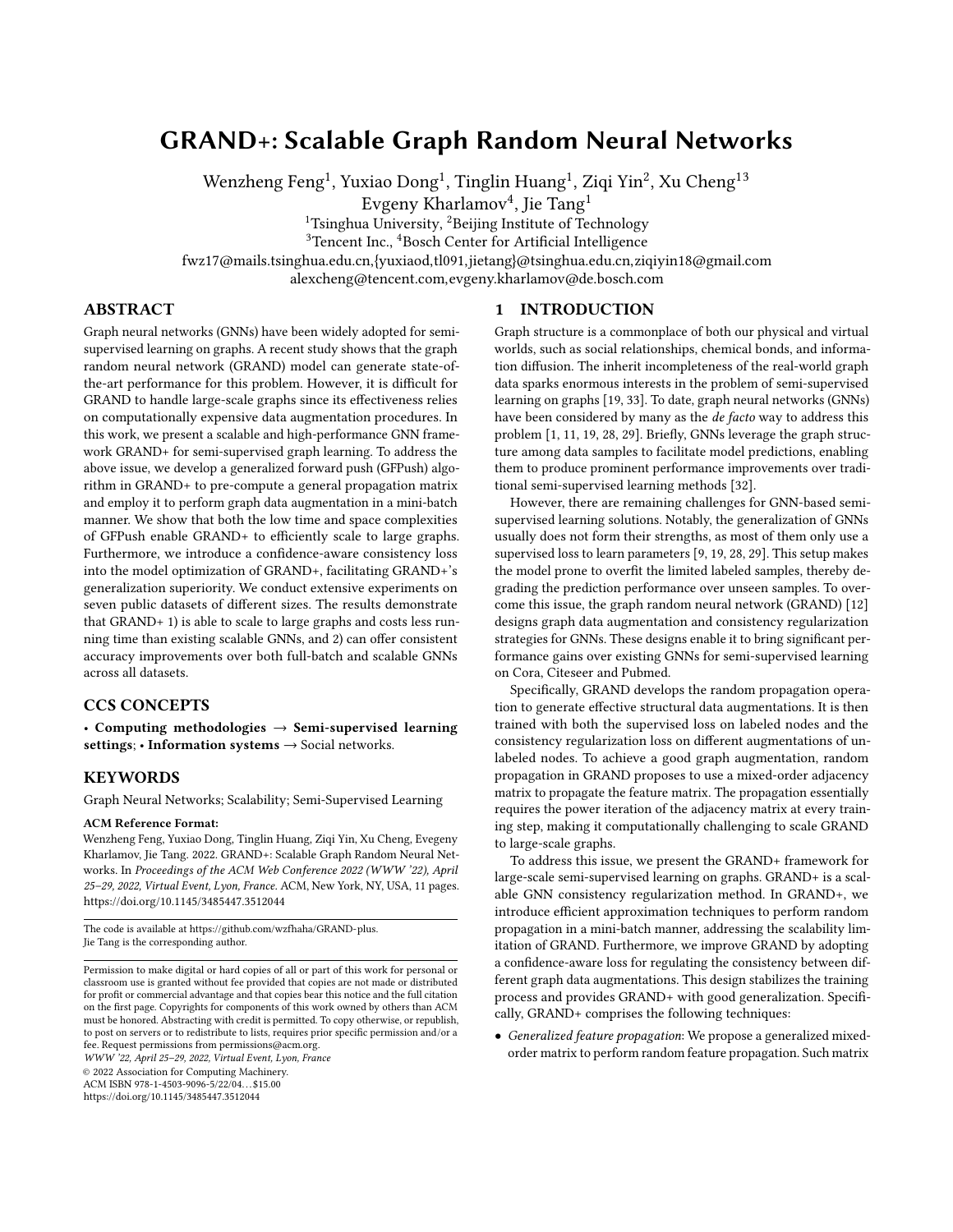WWW '22, April 25–29, 2022, Virtual Event, Lyon, France Feng et al. Sales Feng et al. Sales Feng et al. Sales Feng et al.

#### Algorithm 2: GRAND+

**Input** : Graph G, feature matrix  $\mathbf{X} \in \mathsf{R}^{|V| \times d_f}$  , labeled node set  $L$ , unlabeled node set U and observed labels  $Y_L \in \mathsf{R}^{|L| \times C}$ . Output :Classification probabilities  $\hat{Y}^{(inf)}$ . 1 Sample a subset of unlabeled nodes  $U'$  from  $U$ . 2 for  $s \in L \cup U'$  do  $\mathbf{B}_s \leftarrow \text{GFPush}(G, s).$ **4** Obtain  $\mathbf{\hat{H}}_s^{(k)}$  by applying top- $k$  sparsification on  $\mathbf{\hat{H}}_s$ . /\* Approximating row vectors with pallalization. \*/ 5 end 6 for  $t = 0$ : T do Sample a batch of labeled nodes  $L_t \subseteq L$  and a batch of unlabeled nodes  $U_t \subseteq U'$ . for  $s \in L_t \cup U_t$  do  $9 \mid \text{for } m = 1 : M \text{ do}$ 10 Generate augmented feature vector  $\overline{\mathbf{X}}_{s}^{(m)}$  with Equation 7. 11 Predict class distribution with  $\hat{\Upsilon}_{s}^{(m)} = \text{MLP}(\overline{\mathbf{X}}_{s}^{(m)}, \boldsymbol{\Theta}).$ 12 end 13 end 14 Compute  $\mathcal{L}_{\text{sup}}$  via Equation 10 and  $\mathcal{L}_{con}$  via Equation 12. <sup>15</sup> Update the parameters Θ by mini-batch gradients descending:  $\Theta = \Theta - \eta \nabla_{\Theta} (\mathcal{L}_{\sup} + \lambda \mathcal{L}_{con}).$  $/*$  Stop training with early-stopping.  $*$ / 16 end 17 Infer classification probabilities  $\hat{Y}^{(inf)} = MLP(\Pi \cdot (1 - \delta) \cdot X, \Theta)$ . 18 return  $\hat{Y}^{(inf)}$ .

where  $\lambda(t)$  is a linear warmup function [13] which increases linearly from 0 to the maximum value  $\lambda_{max}$  as training step t increases.

Model Inference. After training, we need to infer the predictions for unlabeled nodes. GRAND+ adopts power iteration to calculate the exact prediction results for unlabeled nodes during inference:

$$
\hat{\Upsilon}^{(inf)} = \text{MLP}(\bigotimes_{n=0}^{\text{min}} w_n (\mathbf{\hat{B}}^{-1} \mathbf{\hat{R}})^n \cdot (1 - \delta) \cdot \mathbf{X}, \Theta), \tag{14}
$$

where we rescale X with  $(1 - \delta)$  to make it identical with the expectation of the DropNode perturbed features used in training. Note that unlike GRAND, the above power iteration process only needs to be performed once in GRAND+, and the computational cost is acceptable in practice. Compared with obtaining predictions with GFPush as done in training, this inference strategy could provide more accurate predictions in theory. Algorithm 2 shows the entire training and inference procedure of GRAND+.

#### 3.6 Model Analysis

Complexity Analysis. We provide detailed analyses for the time complexities of GRAND+'s different learning stages. According to Theorem 1, the complexity of approximation stage (Line 2–5 of Algorithm 2) is  $O((|U'| + |L|) \cdot N/r_{max})$ . As for the training stage (Line 6–15 of Algorithm 2), the total complexity of  $T$  training steps is  $O(k \cdot b \cdot M \cdot T)$ , which is practically efficient for large graphs since b and  $k$  are usually much smaller than the graph size. The complexity of inference stage (Line 17 of Algorithm 2) is  $O((|V| + |E|) \cdot N)$ , which is linear with the sum of node and edge counts.

GRAND+ vs. PPRGo and GBP. Similar with GRAND+, PPRGo [5] and GBP [8] also adopt matrix approximation methods to scale GNNs. However, GRAND+ differs from the two methods in several key aspects. PPRGo scales up APPNP by using Forward Push [2] to

Table 1: Dataset statistics.

| Dataset       | Nodes      | Edges       | Classes | Features  |  |
|---------------|------------|-------------|---------|-----------|--|
| Cora          | 2,708      | 5.429       |         | 1,433     |  |
| Citeseer      | 3.327      | 4.732       | 6       | 3,703     |  |
| Pubmed        | 19,717     | 44.338      | 3       | 500       |  |
| AMiner-CS     | 593,486    | 6,217,004   | 18      | 100       |  |
| Reddit        | 232.965    | 11,606,919  | 41      | 602       |  |
| Amazon2M      | 2,449,029  | 61,859,140  | 47      | 100       |  |
| MAG-Scholar-C | 10,541,560 | 265.219.994 | 8       | 2,784,240 |  |

approximate the ppr matrix. Compared with PPRGo, GRAND+ is more flexible in real applications thanks to the adopted generalized propagation matrix Π and GFPush algorithm. GBP also owns this merit by using the generalized PageRank matrix [22] for feature propagation. However, it directly approximates the propagation results of raw features through bidirectional propagation [3], whose computational complexity is linear with the raw feature dimension, rendering it difficult to handle datasets with high-dimensional features. Moreover, different from PPRGo and GBP designed for the general supervised classification problem, GRAND+ makes significant improvements for semi-supervised setting by adopting random propagation and consistency regularization to enhance generalization capability.

## 4 EXPERIMENTS

#### 4.1 Experimental Setup

Baselines. In our experiments, we compare GRAND+ with five state-of-the-art full-batch GNNs—GCN [19], GAT [28], APPNP [20], GCNII [9] and GRAND [12], as well as five representative scalable GNNs—FastGCN [7], GraphSAINT [31], SGC [29], GBP [8] and PPRGo [5]. For GRAND+, we implement three variants with different settings for propagation matrix  $\Pi$  (Cf. Equation 5):

- GRAND+ (P): Truncated ppr matrix  $\Pi^{\text{ppr}} = \int_{\mathbb{T}}^{N} \alpha (1-\alpha)^n P^n$ .
- GRAND+ (A): Average pooling matrix  $\Pi^{\text{avg}} = \prod_{n=0}^{\infty} P^n/(N+1)$ .
- GRAND+ (S): Single order matrix  $\Pi^{\text{single}} = P^N$ .

Datasets. The experimnents are conducted on seven public datasets of different scales, including three widely adopted benchmark graphs—Cora, Citeseer and Pubmed [30], and four relatively large graphs—AMiner-CS [12], Reddit [14], Amazon2M [10] and MAGscholar-C [5]. For Cora, Citeseer and Pubmed, we use public data splits [19, 28, 30]. For AMiner-CS, Reddit, Amazon2M and MAG-Scholar-C, we use 20×#classes nodes for training, 30×#classes nodes for validation and the remaining nodes for test. The corresponding statistics are summarized in Table 1. More details for the setup and reproducibility can be found in Appendix A.1.

#### 4.2 Results on Benchmark Datasets

To evaluate the effectiveness of GRAND+, we compare it with 10 GNN baselines on Cora, Citeseer and Pubmed. Following the community convention, the results of baseline models on the three benchmarks are taken from the previous works [9, 12, 28]. For GRAND+, we conduct 100 trials with random seeds and report the average accuracy and the corresponding standard deviation over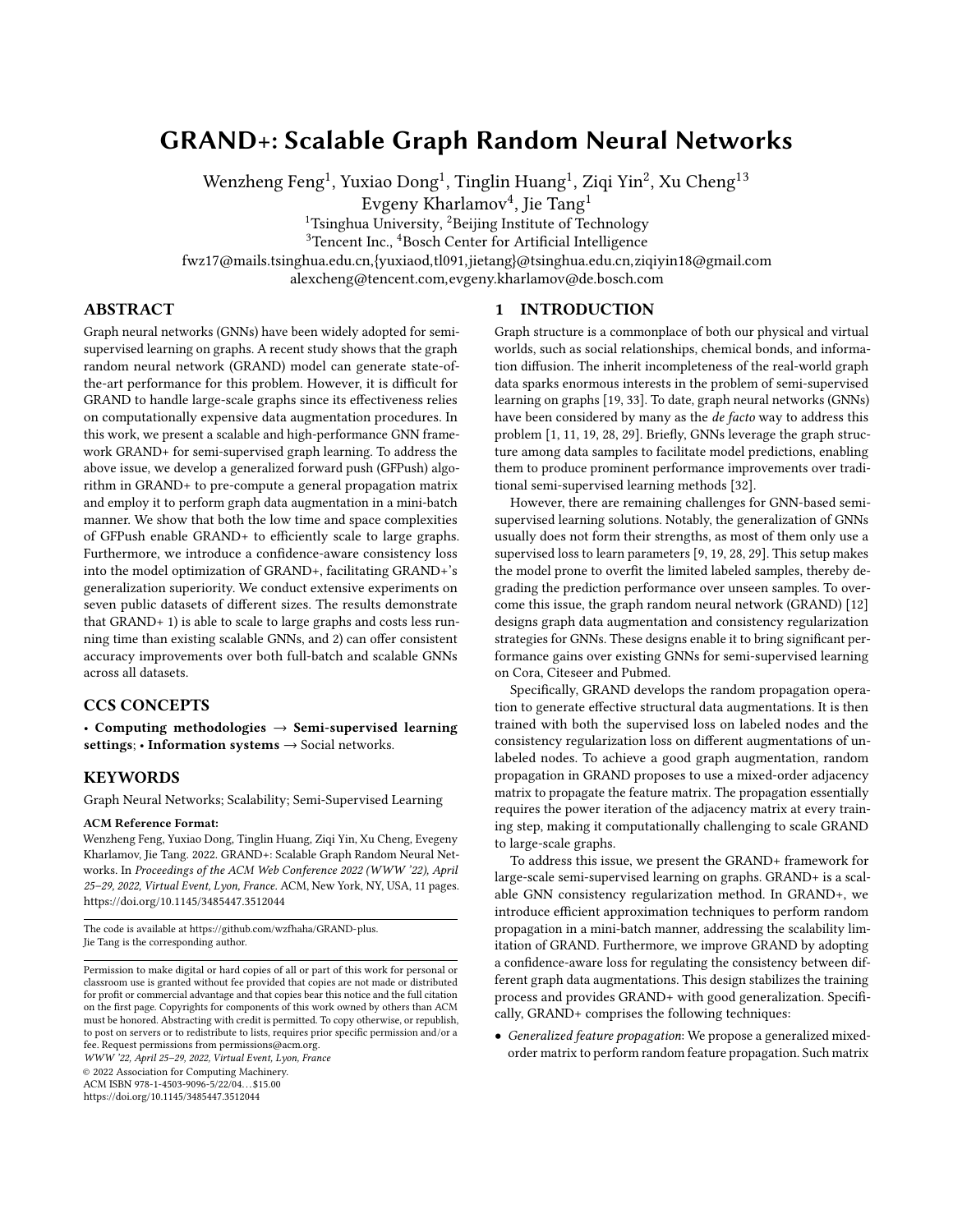Table 2: Classification Accuracy (%) on Benchmarks.

| Category                | Method       |                | Citeseer       | Pubmed         |  |
|-------------------------|--------------|----------------|----------------|----------------|--|
|                         | GCN          | $81.5 \pm 0.6$ | $71.3 \pm 0.4$ | $79.1 \pm 0.4$ |  |
| Full-batch              | GAT          | $83.0 \pm 0.7$ | $72.5 \pm 0.7$ | $79.0 \pm 0.3$ |  |
| <b>GNNs</b>             | <b>APPNP</b> | $84.1 \pm 0.3$ | $71.6 \pm 0.5$ | $79.7 \pm 0.3$ |  |
|                         | GCNII        | $85.5 \pm 0.5$ | $73.4 \pm 0.6$ | $80.3 \pm 0.4$ |  |
|                         | GRAND        | $85.4 \pm 0.4$ | $75.4 \pm 0.4$ | $82.7 \pm 0.6$ |  |
| Scalable<br><b>GNNs</b> | FastGCN      | $81.4 \pm 0.5$ | $68.8 \pm 0.9$ | $77.6 \pm 0.5$ |  |
|                         | GraphSAINT   | $81.3 \pm 0.4$ | $70.5 \pm 0.4$ | $78.2 \pm 0.8$ |  |
|                         | SGC          | $81.0 \pm 0.1$ | $71.8 \pm 0.1$ | $79.0 \pm 0.1$ |  |
|                         | GBP          | $83.9 \pm 0.7$ | $72.9 \pm 0.5$ | $80.6 \pm 0.4$ |  |
|                         | PPRGo        | $82.4 \pm 0.2$ | $71.3 \pm 0.3$ | $80.0 \pm 0.4$ |  |
| Our                     | $GRAND+ (P)$ | $85.8 \pm 0.4$ | $75.6 \pm 0.4$ | $84.5 \pm 1.1$ |  |
| Methods                 | $GRAND+ (A)$ | $85.5 \pm 0.4$ | $75.5 \pm 0.4$ | $85.0 \pm 0.6$ |  |
|                         | $GRAND+ (S)$ | $85.0 \pm 0.5$ | $74.4 \pm 0.5$ | $84.2 \pm 0.6$ |  |

Table 3: Accuracy (%) and Running Time (s) on Large Graphs.

| Method                      | AMiner-CS          |    | Reddit             |    | Amazon2M                                                      |    | MAG.           |      |
|-----------------------------|--------------------|----|--------------------|----|---------------------------------------------------------------|----|----------------|------|
|                             | Acc:               | RT | Acc                | RT | Acc:                                                          | RT | Acc:           | RT   |
| <b>GRAND</b>                | $53.1 \pm 1.1$ 750 |    | <b>OOM</b>         |    | <b>OOM</b>                                                    |    | <b>OOM</b>     |      |
| FastGCN                     | $48.9 + 1.6$       | 69 |                    |    | $89.6+0.6$ 158 72.9 + 1.0 239 64.3 + 5.6                      |    |                | 4220 |
| GraphSAINT                  | $51.8 + 1.3$       | 39 | $92.1 \pm 0.5$     | 39 | $75.9 + 1.3$ 189                                              |    | $75.0 \pm 1.7$ | 6009 |
| SGC                         | $50.2 + 1.2$       | 9  | $92.5 + 0.2$ 31    |    | $74.9 \pm 0.5$                                                | 69 |                | >24h |
| <b>GBP</b>                  | $52.7 + 1.7$       | 21 | $88.7 \pm 1.1$ 370 |    | $70.1 \pm 0.9$ 280                                            |    | $\sim$         | >24h |
| PPRGo                       | $51.2 \pm 1.4$     | 11 |                    |    | $91.3 \pm 0.2$ 233 67.6 $\pm$ 0.5 160 72.9 $\pm$ 1.1          |    |                | 434  |
| $GRAND+ (P)$                | $53.9 \pm 1.8$     |    |                    |    | $17   93.3 \pm 0.2   183   75.6 \pm 0.7   188   77.6 \pm 1.2$ |    |                | 653  |
| $GRAND+ (A)$                | $54.2 \pm 1.7$     |    |                    |    | $14 93.5\pm0.2 174 75.9\pm0.7 136 80.0\pm1.1$                 |    |                | 737  |
| $GRAND+ (S)   54.2 \pm 1.6$ |                    |    |                    |    | $10 92.8\pm0.2$ 62 76.2 $\pm$ 0.6 80                          |    | $77.8 \pm 0.9$ | 483  |

the trials. The results are demonstrated in Table 2. It can be observed that the best GRAND+ variant consistently outperforms all baselines across the three datasets. Notably, GRAND+ (A) improves upon GRAND by a margin of 2.3% (absolute difference) on Pubmed. The improvements of GRAND+ (P) over GRAND on Cora  $(85.8 \pm 0.4)$ vs. 85.4 $\pm$ 0.4) and Citeseer (75.6 $\pm$ 0.4 vs. 75.4 $\pm$ 0.4) are also statistically significant (p-value  $\ll 0.01$  by a t-test). These results suggest the strong generalization performance achieved by GRAND+.

#### 4.3 Results on Large Graphs

To justify the scalability of GRAND+, we further compare it with five scalable GNN baselines on four large graphs, i.e., AMiner-CS, Reddit, Amazon2M and MAG-Scholar-C. Note that the feature dimension of MAG-Scholar-C is huge (i.e., 2.8M features per node). To enable GRAND+ to deal with it, a learnable linear layer is added before random propagation to transform the high-dimensional node features to low-dimensional hidden vectors (Cf. Equation 8). For a fair comparison, we conduct careful hyperparameter selection for all methods (Cf. Appendix A.1). We run each model for 10 trails with random splits, and report its average accuracy and average running time (including preprocessing time, training time and inference time) over the trials. The results are summarized in Table 3.

We interpret the results of Table 3 from two perspectives. First, combining with the results in Table 2, we notice that the three variants of GRAND+ exhibit big differences across these datasets:

GRAND+: Scalable Graph Random Neural Networks WWW '22, April 25–29, 2022, Virtual Event, Lyon, France



Figure 2: Effects of  $\lambda_{max}$  and  $\gamma$  on Pubmed.

On Cora and Citeseer, GRAND+ (P) achieves better results than GRAND+ (A) and GRAND+ (S); On Pubmed, Reddit and MAG-Scholar-C, GRAND+ (A) surpasses the other two variants; On AMiner-CS and Amazon2M, GRAND+ (S) gets the best classification results. This indicates that the propagation matrix plays a critical role in this task, and further suggests that GRAND+ could flexibly deal with different graphs by adjusting the generalized mixed-order matrix Π.

Second, we observe GRAND+ consistently surpasses all baseline methods in accuracy and gets efficient running time on the four datasets. Importantly, on the largest graph MAG-Scholar-C, GRAND+ could succeed in training and making predictions in around 10 minutes, while SGC and GBP require more than 24 hours to finish, because the two methods are designed to directly propagate the high-dimensional raw features in pre-processing step. Compared with FastGCN and GraphSAINT, GRAND+ (S) achieves 8× and 12× acceleration respectively. When compared with PPRGo, the fastest model on this dataset in the past, GRAND+ (S) gets 4.9% improvement in accuracy while with a comparable running time. These results indicate GRAND+ scales well on large graphs and further emphasize its excellent performance.

We also report the accuracy and running time of GRAND on AMiner-CS. Note that it can not be executed on the other three large datasets due to the out-of-memory error. As we can see, GRAND+ achieves over 40× acceleration in terms of running time over GRAND on AMiner-CS, demonstrating the effectiveness of the proposed approximation techiniques in improving efficiency.

#### 4.4 Generalization Improvements

In this section, we quantitatively investigate the benefits of the proposed confidence-aware consistency loss  $\mathcal{L}_{con}$  to model's generalization capability. In GRAND+,  $\mathcal{L}_{con}$  is mainly dominated by two hyperparameters: confidence threshold  $\gamma$  (Cf. Equation 12) and maximum consistency loss weight  $\lambda_{max}$  (Cf. Equation 13).

We first analyze the effects of  $\gamma$  and  $\lambda_{max}$  on GRAND+'s classification performance. Specifically, we adjust the values of  $\gamma$  and  $\lambda_{max}$  separately with other hyperparameters fixed, and observe how GRAND+'s accuracy changes on test set. Figure 2 illustrates the results on Pubmed dataset. From Figure 2 (a), it can be seen that the accuracy is significantly improved as  $\lambda_{max}$  increases from 0 to 0.8. When  $\lambda_{max}$  is greater than 0.8, the accuracy tends to be stable. This indicates that the consistency loss could really contribute to GRAND+'s performance. From Figure 2 (b), we observe model's performance benefits from the enlargement of  $\gamma$  when  $\gamma$  is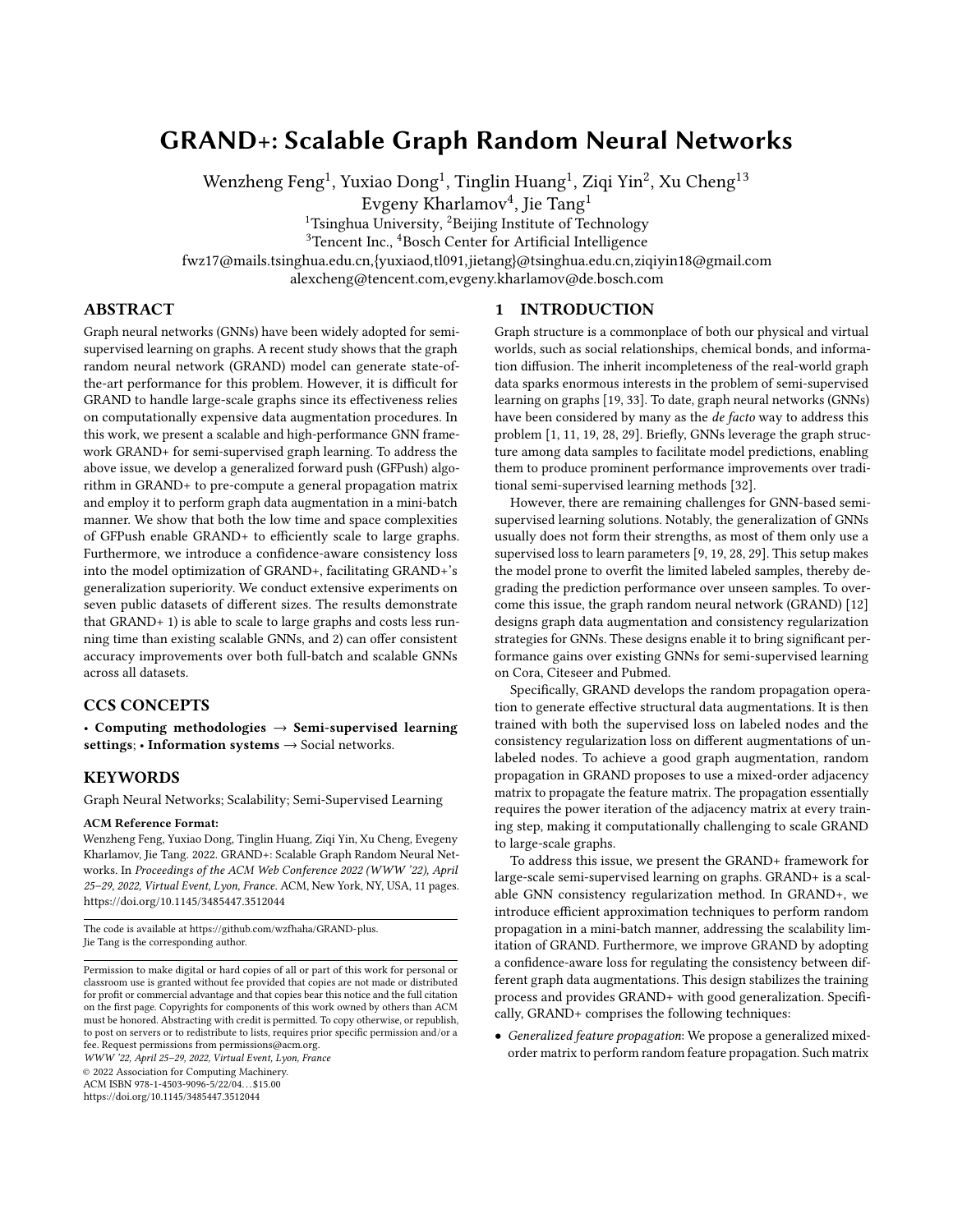

Figure 3: Training and Validation Losses on Pubmed.

less than 0.7, which highlights the significance of the confidence mechanism. If  $\gamma$  is set too large (i.e.,  $> 0.7$ ), the performance will degrade because too much unlabeled samples are ignored in this case, weakening the effects of consistency regularization.

Figure 2 demonstrates the confidence-aware consistency loss could significantly improve model's performance. We further study its benefits to generalization capability by analysing the crossentropy losses on training set and validation set. Here we measure model's generalization capability with its generalization gap  $[16]$ the gap between training loss and validation loss. A smaller generalization gap means the model has a better generalization capability. Figure 3 reports the training and validation losses of GRAND+ (A) on Pubmed. We can observe the generalization gap is rather large when we do not use consistency loss ( $\lambda_{max} = 0$ ) during training, indicating a severe over-fitting issue. And the gap becomes smaller when we change  $\lambda_{max}$  to 1.0. When we set both  $\lambda_{max}$  and  $\gamma$  to proper values (i.e.,  $\lambda_{max} = 1.0$ ,  $\gamma = 0.6$ ), the generalization gap further decreases. These observations demonstrate the proposed consistency training and confidence mechanism indeed contribute to GRAND+'s generalization capability.

#### 4.5 Parameter Analysis

Threshold  $r_{max}$  and Neighborhood Size  $k$ . GRAND+ uses GF-Push and top- $k$  sparsification to approximate multiple row vectors of Π to perform mini-batch random propagation (Cf. Section 3.4). The approximation error of this process is mainly influenced by two hyperparameters—threshold  $r_{max}$  of GFPush and maximum neighborhood size  $k$  for sparsification. We conduct detailed experiments to better understand the effects of  $k$  and  $r_{max}$  on model's accuracy and running time. Figure 4 illustrates the corresponding results of GRAND+ (S) w.r.t. different values of  $k$  and  $r_{max}$  on MAG-Scholar-C. As we can see, both the accuracy and running time increase when  $r_{max}$  becomes smaller, which is coincident with the conclusion of Theorem 1. While  $k$  has an opposite effect—the accuracy and running time are enlarged with the increase of  $k$ . Interestingly, as  $k$  decreases from 128 to 32, the running time is cut in half with only ∼ 2% performance drop in accuracy. This demonstrates the effectiveness of the top- $k$  sparsification strategy, which could achieve significant acceleration at little cost of accuracy.

**Propagation Order**  $N$ . We study the influence of propagation order  $N$  on GRAND+ when using different propagation matrices. Figure 5 presents the classification performance and running time of three GRAND+ variants on MAG-Scholar-C w.r.t. different values of *N*. As we can see, when  $N = 2$ , GRAND+ (S) achieves better



Figure 4: GRAND+ w.r.t.  $k$  and  $r_{max}$  on MAG-Scholar-C.



Figure 5: Effects of propagation order  $N$  on MAG-Scholar-C.

accuracy and faster running time than GRAND+ (P) and GRAND+ (A). However, as  $N$  increases, the accuracy of GRAND+ (S) drops dramatically because of the over-smoothing issue, while GRAND+ (P) and GRAND+ (A) do not suffer from this problem and benefit from a larger propagation order. On the other hand, increasing 𝑁 will enlarge models' running time. In real applications, we can flexibly adjust the propagation matrix and the value of  $N$  to make desired efficiency and effectiveness.

#### 5 CONCLUSION

We propose GRAND+, a scalable and high-performance GNN framework for graph-based semi-supervised learning. The advantages of GRAND+ include both the scalability and generalization capability while the existing state-of-the-art solutions typically feature only one of the two. To this effect, we follow the consistency regularization principle of GRAND in achieving the generalization performance, while significantly extend it to achieve scalability and retain and even exceed the flexibility and generalization capability of GRAND. To achieve these, GRAND+ utilizes a generalized mixed-order matrix for feature propagation, and uses our approximation method generalized forward push (GFPush) to calculate it efficiently. In addition, GRAND+ adopts a new confidence-aware consistency loss to achieve better consistency training. Extensive experiments show that GRAND+ not only gets the best performance on benchmark datasets, but also achieves performance and efficiency superiority over existing scalable GNNs on datasets with millions of nodes. In the future, we would like to explore more accurate approximation methods to accelerate GNNs.

#### ACKNOWLEDGMENTS

The work is supported by the NSFC for Distinguished Young Scholar (61825602) and Tsinghua-Bosch Joint ML Center.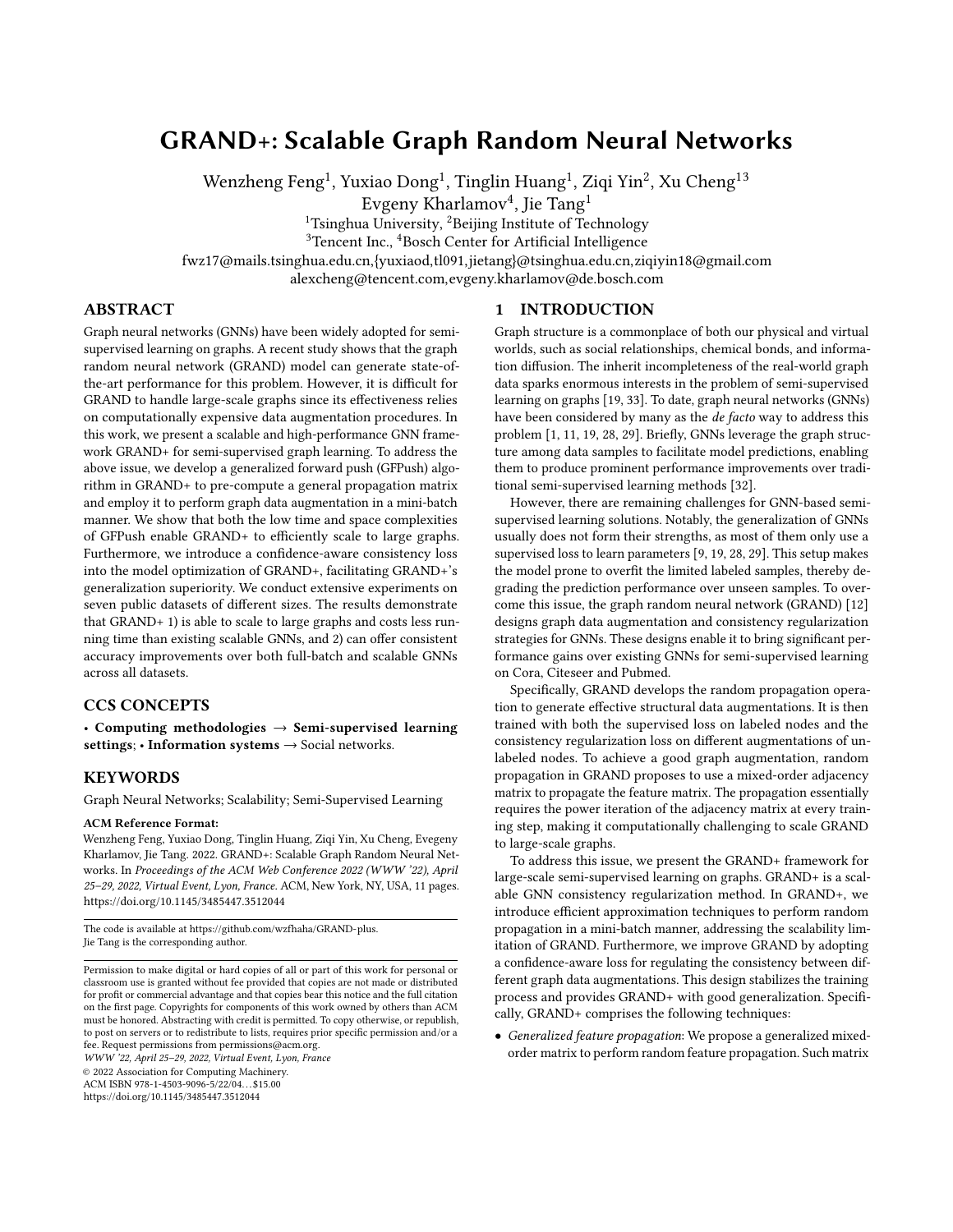GRAND+: Scalable Graph Random Neural Networks WWW '22, April 25–29, 2022, Virtual Event, Lyon, France

#### **REFERENCES**

- [1] Sami Abu-El-Haija, Bryan Perozzi, Amol Kapoor, Hrayr Harutyunyan, Nazanin Alipourfard, Kristina Lerman, Greg Ver Steeg, and Aram Galstyan. 2019. Mixhop: Higher-order graph convolution architectures via sparsified neighborhood mixing. ICML'19 (2019).
- [2] Reid Andersen, Fan Chung, and Kevin Lang. 2006. Local graph partitioning using pagerank vectors. In FOCS'06. IEEE, 475–486.
- [3] Siddhartha Banerjee and Peter Lofgren. 2015. Fast Bidirectional Probability Estimation in Markov Models. NeurIPS (2015).
- [4] David Berthelot, Nicholas Carlini, J. Ian Goodfellow, Nicolas Papernot, Avital Oliver, and Colin Raffel. 2019. MixMatch: A Holistic Approach to Semi-Supervised Learning. NeurIPS (2019), 5050–5060.
- [5] Aleksandar Bojchevski, Johannes Klicpera, Bryan Perozzi, Amol Kapoor, Martin Blais, Benedek Rózemberczki, Michal Lukasik, and Stephan Günnemann. 2020. Scaling graph neural networks with approximate pagerank. In KDD'20. 2464– 2473.
- [6] Olivier Chapelle, Bernhard Schölkopf, and Alexander Zien. 2006. Semi-supervised learning. The MIT Press. [https://doi.org/10.7551/mitpress/9780262033589.001.](https://doi.org/10.7551/mitpress/9780262033589.001.0001) [0001](https://doi.org/10.7551/mitpress/9780262033589.001.0001)
- [7] Jie Chen, Tengfei Ma, and Cao Xiao. 2018. FastGCN: Fast Learning with Graph Convolutional Networks via Importance Sampling. ICLR (2018).
- [8] Ming Chen, Zhewei Wei, Bolin Ding, Yaliang Li, Ye Yuan, Xiaoyong Du, and Ji-Rong Wen. 2020. Scalable Graph Neural Networks via Bidirectional Propagation. NeurIPS (2020).
- [9] Ming Chen, Zhewei Wei, Zengfeng Huang, Bolin Ding, and Yaliang Li. 2020. Simple and deep graph convolutional networks. In ICML. PMLR, 1725–1735.
- [10] Wei-Lin Chiang, Xuanqing Liu, Si Si, Yang Li, Samy Bengio, and Cho-Jui Hsieh. 2019. Cluster-GCN: An Efficient Algorithm for Training Deep and Large Graph Convolutional Networks. In KDD'19.
- [11] Ming Ding, Jie Tang, and Jie Zhang. 2018. Semi-supervised learning on graphs with generative adversarial nets. CIKM'18 (2018).
- [12] Wenzheng Feng, Jie Zhang, Yuxiao Dong, Yu Han, Huanbo Luan, Qian Xu, Qiang Yang, Evgeny Kharlamov, and Jie Tang. 2020. Graph Random Neural Network for Semi-Supervised Learning on Graphs. NeurIPS (2020).
- [13] Priya Goyal, Piotr Dollár, Ross Girshick, Pieter Noordhuis, Lukasz Wesolowski, Aapo Kyrola, Andrew Tulloch, Yangqing Jia, and Kaiming He. 2017. Accurate, large minibatch sgd: Training imagenet in 1 hour. arXiv preprint arXiv:1706.02677 (2017).
- [14] Will Hamilton, Zhitao Ying, and Jure Leskovec. 2017. Inductive representation learning on large graphs.  $\overline{NeurlPS}$  (2017), 1025–1035.
- [15] Sergey Ioffe and Christian Szegedy. 2015. Batch normalization: Accelerating deep network training by reducing internal covariate shift. ICML (2015).
- [16] Shirish Nitish Keskar, Dheevatsa Mudigere, Jorge Nocedal, Mikhail Smelyanskiy, and Tak Peter Ping Tang. 2017. On Large-Batch Training for Deep Learning: Generalization Gap and Sharp Minima. ICLR (2017).
- [17] Sohn Kihyuk, Berthelot David, Li Chun-Liang, Zhang Zizhao, Carlini Nicholas, Ekin Cubuk D., Kurakin Alex, Zhang Han, and Raffel Colin. 2020. FixMatch: Simplifying Semi-Supervised Learning with Consistency and Confidence. NeurIPS (2020).
- [18] P. Diederik Kingma and Lei Jimmy Ba. 2015. Adam: A Method for Stochastic Optimization. ICLR (2015).
- [19] N. Thomas Kipf and Max Welling. 2017. Semi-Supervised Classification with Graph Convolutional Networks. ICLR (2017).
- [20] Johannes Klicpera, Aleksandar Bojchevski, and Stephan Günnemann. 2019. Predict then Propagate: Graph Neural Networks meet Personalized PageRank. ICLR (2019).
- [21] Johannes Klicpera, Stefan Weißenberger, and Stephan Günnemann. 2019. Diffusion improves graph learning. arXiv preprint arXiv:1911.05485 (2019).
- [22] Pan Li, Eli Chien, and Olgica Milenkovic. 2019. Optimizing generalized pagerank methods for seed-expansion community detection. arXiv preprint arXiv:1905.10881 (2019).
- [23] Qimai Li, Zhichao Han, and Xiao-Ming Wu. 2018. Deeper insights into graph convolutional networks for semi-supervised learning. In AAAI'18.
- [24] Razvan Pascanu, Tomas Mikolov, and Yoshua Bengio. 2013. On the difficulty of training recurrent neural networks. ICML (2013), 1310–1318.
- [25] Jiezhong Qiu, Yuxiao Dong, Hao Ma, Jian Li, Kuansan Wang, and Jie Tang. 2018. Network embedding as matrix factorization: Unifying deepwalk, line, pte, and node2vec. In WSDM'18. 459–467.
- [26] Arnab Sinha, Zhihong Shen, Yang Song, Hao Ma, Darrin Eide, Paul Bo-June Hsu, and Kuansan Wang. 2015. An Overview of Microsoft Academic Service (MAS) and Applications. WWW (Companion Volume) (2015), 243–246.
- [27] Jie Tang, Jing Zhang, Limin Yao, Juanzi Li, Li Zhang, and Zhong Su. 2008. Arnetminer: extraction and mining of academic social networks. In KDD'08.
- [28] Petar Velickovic, Guillem Cucurull, Arantxa Casanova, Adriana Romero, Pietro Liò, and Yoshua Bengio. 2018. Graph Attention Networks. ICLR (2018).
- [29] Felix Wu, Amauri Souza, Tianyi Zhang, Christopher Fifty, Tao Yu, and Kilian Weinberger. 2019. Simplifying graph convolutional networks. ICML (2019),

6861–6871.

- [30] Zhilin Yang, William W Cohen, and Ruslan Salakhutdinov. 2016. Revisiting semi-supervised learning with graph embeddings. ICML (2016).
- [31] Hanqing Zeng, Hongkuan Zhou, Ajitesh Srivastava, Rajgopal Kannan, and Viktor Prasanna. 2020. GraphSAINT: Graph Sampling Based Inductive Learning Method. ICLR (2020).
- [32] Dengyong Zhou, Olivier Bousquet, Thomas N Lal, Jason Weston, and Bernhard Schölkopf. 2004. Learning with local and global consistency. NeurIPS (2004), 321–328.
- [33] Xiaojin Zhu, Zoubin Ghahramani, and John D Lafferty. 2003. Semi-supervised learning using gaussian fields and harmonic functions. ICML (2003).
- [34] Difan Zou, Ziniu Hu, Yewen Wang, Song Jiang, Yizhou Sun, and Quanquan Gu. 2019. Layer-dependent importance sampling for training deep and large graph convolutional networks. NeurIPS (2019).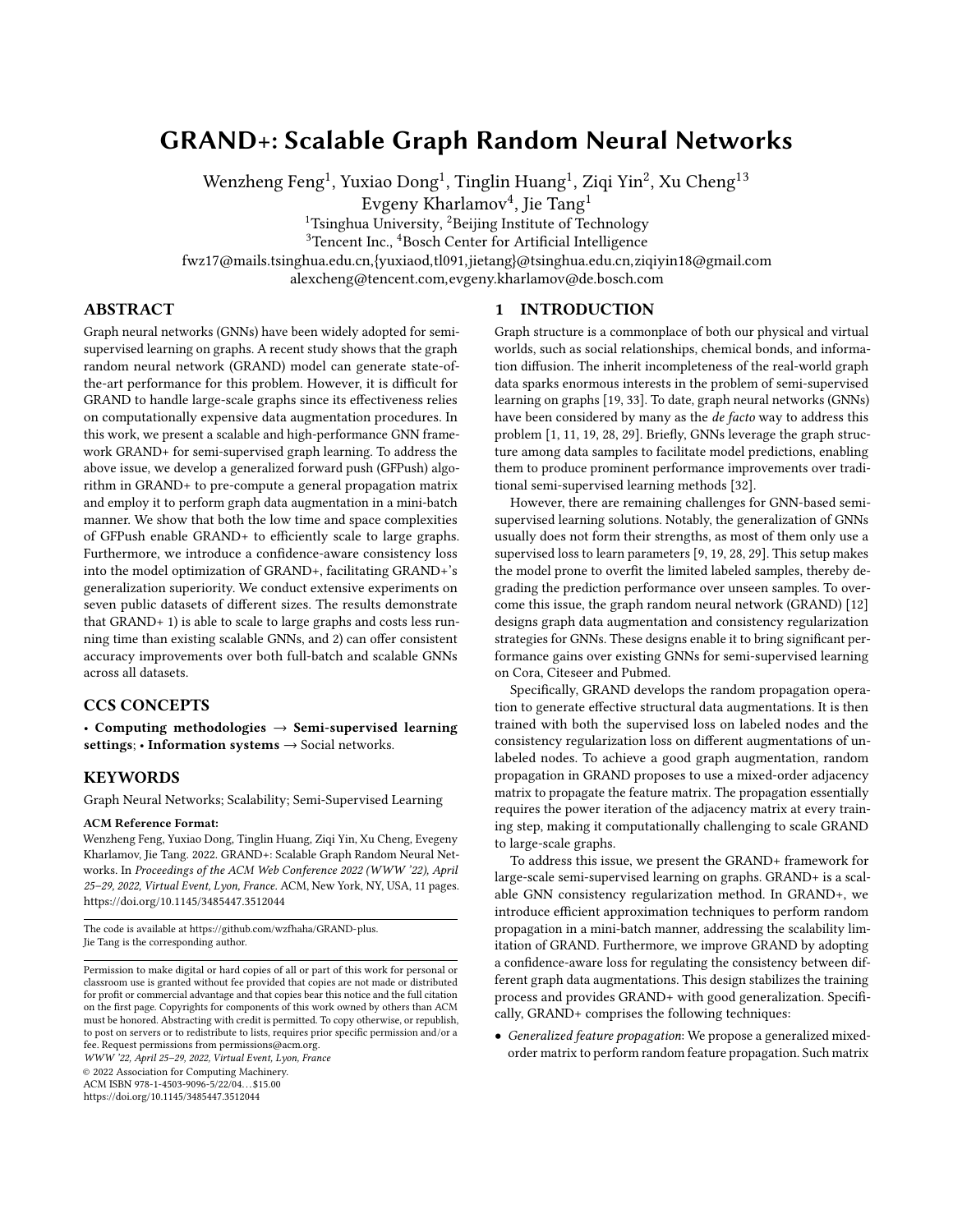WWW '22, April 25-29, 2022, Virtual Event, Lyon, France Feng et al. Sales and the state of the state of the state of the state of the state of the state of the state of the state of the state of the state of the state of t

#### A APPENDIX

#### A.1 Implementation Note

A.1.1 Running environment. The experiments are conducted on a single Linux server with Intel(R) Xeon(R) CPU Gold 6420 @ 2.60GHz, 376G RAM and 10 NVIDIA GeForce RTX 3090TI-24GB. The Python version is 3.8.5.

A.1.2 Implementation details. We implement GFPush with C++, and use OpenMP to perform parallelization. We use Pytorch to implement the training process of GRAND+, and use pybind<sup>5</sup> to create Python binding for approximation module. In GRAND+ and other baselines, we use BatchNorm [15] and gradient clipping [24] to stabilize the model training, and adopt Adam [18] for optimization.

A.1.3 Dataset details. There are totally 7 datasets used in this paper, that is, Cora, Citeseer, Pubmed, AMiner-CS, Reddit, Amazon2M and MAG-Scholar-C. Our preprocessing scripts for Cora, Citeseer and Pubmed are implemented with reference to the codes of Planetoid<sup>6</sup>. Following the experimental setup used in [19, 28, 30], we run 100 trials with random seeds for the results on Cora, Citeseer and Pubmed reported in Section 4.2. AMiner-CS is constructed by Feng et al. [12] based on the AMiner citation network [27]. In AMiner-CS, each node represents a paper, the edges are citation relations, labels are research topics of papers. Reddit is published by Hamilton et al. [14], in which each node represents a post in the Reddit community, a graph link represents the two posts have been commented by the same user. The task is to predict the category of each post. Amazon2M is published by Chiang et al. [10], where each node is a product, each edge denotes the two products are purchased together, labels represent the categories of products. MAG-Scholar-C is constructed by Bojchevski [5] based on Microsoft Academic Graph (MAG) [26], in which nodes refer to papers, edges represent citation relations among papers and features are bag-of-words of paper abstracts.

For AMiner-CS, Reddit, Amazon2M and MAG-Scholar-C, we use 20×#classes for training, 30×#classes nodes for validation and the remaining nodes for test. For Aminer, Reddit and MAG-Scholar-C, we randomly sample the same number of nodes for each class—20 nodes per class for training and 30 nodes per class for validation. For Amazon2M, we uniformly sample all the training and validation nodes from the whole datasets, as the node counts of some classes are less than 20. For these datasets, we report the average results of 10 trails with random splits.

A.1.4 Hyperparameter Selection. For results in Table 2, we adjust hyperparameters of GRAND+ on validation set, and use the best configuration for prediction, and the results of other baseline methods are taken from previous works [9, 12, 28]. For results in Table 3-5, we conduct detailed hyperparameter search for both GRAND+ and other GNN baselines (i.e., FastGCN, GraphSAINT, SGC, GBP and PPRGo). For each search, we run 3 experiments with random seeds, and select the hyperparameter configuration which gets the best average accuracy on validation set. Then we train model with the selected configuration.

Table 4: Hyperparameter configuration of GRAND+.

|               |                          | lr        | wr           | $L_m$          | $d_h$                    | $r_{max}$ |    | $k$ N          | $\lambda_{max}$ |
|---------------|--------------------------|-----------|--------------|----------------|--------------------------|-----------|----|----------------|-----------------|
|               | $GRAND+ (P)$             | $10^{-2}$ | $10^{-3}$    | $\overline{2}$ | 64                       | $10^{-7}$ | 32 | 20             | 1.5             |
| Cora          | $GRAND+ (A)$             | $10^{-2}$ | $10^{-3}$    | $\overline{c}$ | 64                       | $10^{-7}$ | 32 | $\overline{4}$ | 1.5             |
|               | $GRAND+ (S)$             | $10^{-2}$ | $10^{-3}$    | $\overline{2}$ | 64                       | $10^{-7}$ | 32 | 2              | 1.5             |
|               | $GRAND+ (P)   10^{-3}$   |           | $10^{-3}$    | $\overline{2}$ | 256                      | $10^{-7}$ | 32 | 10             | 0.8             |
| Citeseer      | $GRAND+ (A)$             | $10^{-3}$ | $10^{-3}$    | $\overline{2}$ | 256                      | $10^{-7}$ | 32 | $\overline{2}$ | 0.8             |
|               | GRAND+ $(S)$   $10^{-3}$ |           | $10^{-3}$    | $\overline{2}$ | 256                      | $10^{-7}$ | 32 | 2              | 0.8             |
|               | $GRAND+ (P)   10^{-2}$   |           | $10^{-2}$    | $\mathbf{1}$   |                          | $10^{-5}$ | 16 | 6              | 1.0             |
| Pubmed        | $GRAND+ (A)$             | $10^{-2}$ | $10^{-2}$    | $\mathbf{1}$   |                          | $10^{-5}$ | 16 | $\overline{4}$ | 1.0             |
|               | $GRAND+ (S)   10^{-2}$   |           | $10^{-2}$    | $\mathbf{1}$   |                          | $10^{-5}$ | 16 | 2              | 1.0             |
|               | GRAND+ (P) $ 10^{-2}$    |           | $10^{-2}$    | $\mathbf{1}$   | $\overline{\phantom{a}}$ | $10^{-5}$ | 64 | 6              | 1.5             |
| AMiner-CS     | $GRAND+ (A)$             | $10^{-2}$ | $10^{-2}$    | $\mathbf{1}$   |                          | $10^{-5}$ | 64 | $\overline{4}$ | 1.5             |
|               | GRAND+ (S) $ 10^{-2}$    |           | $10^{-2}$    | $\mathbf{1}$   |                          | $10^{-5}$ | 64 | $\overline{2}$ | 1.5             |
|               | $GRAND+ (P)   10^{-4}$   |           | $\mathbf{0}$ | $\overline{2}$ | 512                      | $10^{-5}$ | 64 | 6              | 1.5             |
| Reddit        | $GRAND+ (A)$             | $10^{-4}$ | $\mathbf{0}$ | 2              | 512                      | $10^{-5}$ | 64 | 6              | 1.5             |
|               | $GRAND+ (S)   10^{-4}$   |           | $\mathbf{0}$ | $\overline{c}$ | 512                      | $10^{-7}$ | 64 | $\overline{2}$ | 1.5             |
| Amazon2M      | $GRAND+ (P)$             | $10^{-3}$ | $10^{-5}$    | $\overline{2}$ | 1024                     | $10^{-6}$ | 64 | 6              | 0.8             |
|               | $GRAND+ (A)$             | $10^{-3}$ | $10^{-5}$    | $\overline{c}$ | 1024                     | $10^{-6}$ | 64 | $\overline{4}$ | 0.8             |
|               | $GRAND+ (S)$             | $10^{-3}$ | $10^{-5}$    | $\overline{2}$ | 1024                     | $10^{-6}$ | 32 | $\overline{c}$ | 0.8             |
| MAG-Scholar-C | $GRAND+ (P)$             | $10^{-2}$ | $\theta$     | $\overline{2}$ | 32                       | $10^{-5}$ | 32 | 10             | 1.0             |
|               | $GRAND+ (A)$             | $10^{-2}$ | $\theta$     | $\overline{2}$ | 32                       | $10^{-5}$ | 32 | 10             | 1.0             |
|               | GRAND+(S)                | $10^{-2}$ | $\theta$     | $\overline{2}$ | 32                       | $10^{-5}$ | 32 | $\overline{c}$ | 1.0             |

The hyperparameter selection for GRAND+ consists of two stages: We first conduct search for basic hyperparameters of neural network. Specifically, we search learning rate lr from  $\{10^{-2}, 10^{-3}, 10^{-4}\}$ , weight decay rate wr from  $\{0, 10^{-5}, 10^{-3}, 10^{-2}\}$ . number of hidden layer  $L_m$  from  $\{1,2\}$  and dimension of hidden layer  $d_h$  from {32, 64, 128, 256, 512, 1024}.

In the second stage, we fix these basic hyperparameters as best configurations and search the following specific hyperparameters: DropNode rate  $\delta$ , augmentation times per batch  $M$ , threshold  $r_{max}$ in GFPush, maximum neighborhood size  $k$ , propagation order  $N$ , confidence threshold  $\gamma$ , maximum consistency loss weight  $\lambda_{max}$ , size of unlabeled subset  $|U'|$  and consistency loss function  $D$ . To reduce searching cost, we keep some hyperparameters fixed. Specifically, we fix  $\delta = 0.5$ ,  $M = 2$  and  $\gamma = \frac{2}{\pi \text{classes}}$  across all datasets. We set  $|U'| = |U|$  for Cora, Pubmed and Citeseer, and set  $|U'| = 10000$ for other datasets. We also provide an analysis for the effect of  $|U'|$  in Appendix A.3. We adopt  $KL$  divergence as the consistency loss function for AMiner-CS, Reddit and Amazon2M, and use  $L_2$ distance for other datasets. This is because  $L_2$  distance is easily to suffer from gradient vanishing problem when dealing with datasets with a large number of classes. We then conduct hyperparameter selection for  $r_{max}$ , k, N and  $\lambda_{max}$ . Specifically, we search  $r_{max}$  from  $\frac{1}{10^{-5}}$ ,  $10^{-6}$ ,  $10^{-7}$ }, k from {16, 32, 64, 128}, N from {2, 4, 6, 8, 10, 20} and  $\lambda_{max}$  from {0.5, 0.8, 1.0, 1.2, 1.5}. The selected best hyperparameter configurations of GRAND+ are reported in Table 4.

## A.2 Theorem Proofs

To prove Theorem 1, we first introduce the following lemma:

<sup>5</sup><https://github.com/pybind/pybind11>

<sup>6</sup><https://github.com/kimiyoung/planetoid>